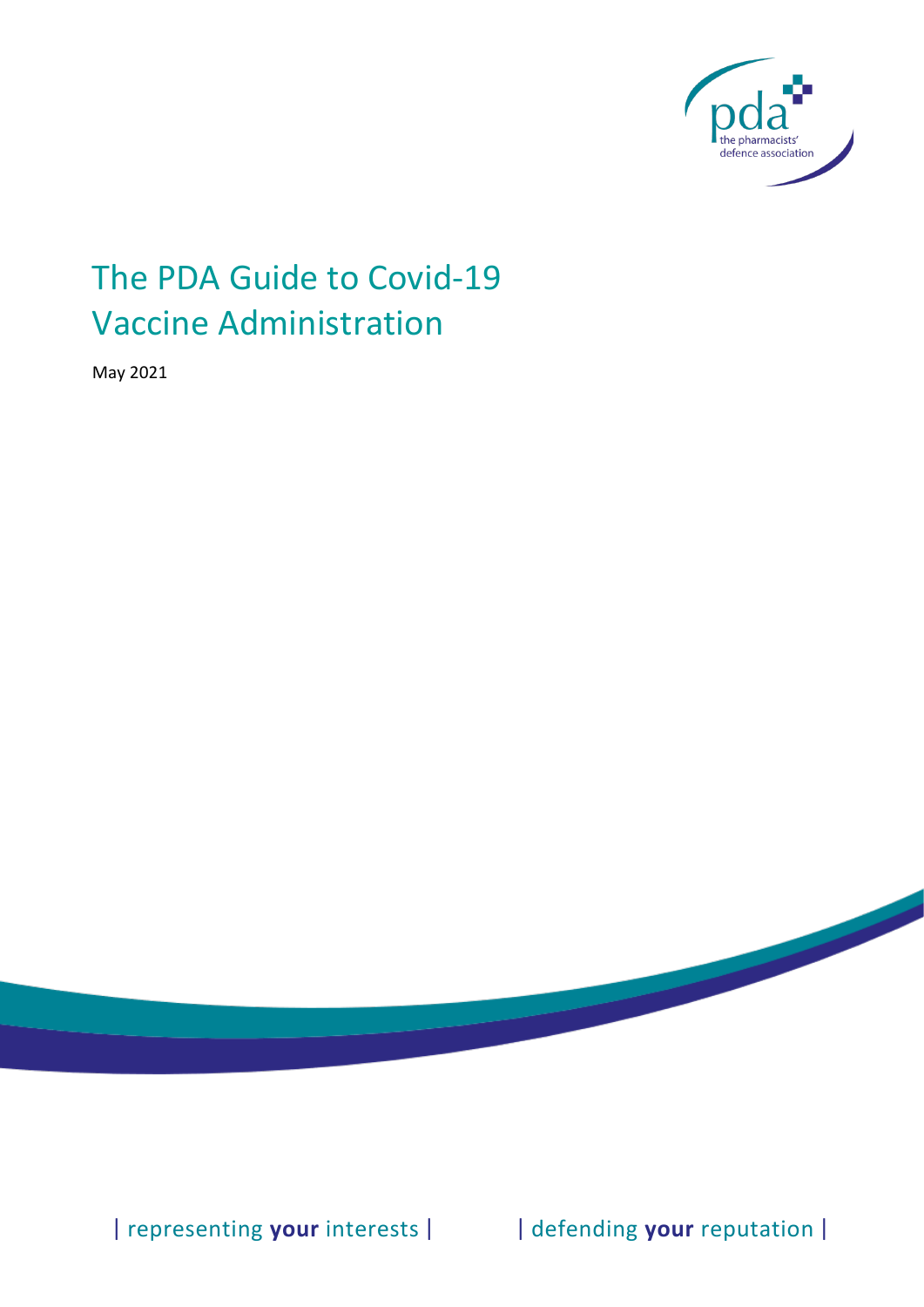### **PDA guide to vaccine administration**

In light of the ongoing Covid-19 vaccination programme, the PDA have put together an information sheet, following on from the Covid-19 risk management poster and stickers available [here](https://www.the-pda.org/coronavirus/covidresources/vaccination-safety/)

**\_\_\_\_\_\_\_\_\_\_\_\_\_\_\_\_\_\_\_\_\_\_\_\_\_\_\_\_\_\_\_\_\_\_\_\_\_\_\_\_\_\_\_\_\_\_\_\_\_\_\_\_\_\_\_\_\_\_\_\_\_\_\_\_\_\_\_\_\_\_\_\_\_\_\_\_\_\_\_\_\_**

### **Vaccine administration**

Individuals giving Covid-19 vaccinations must have completed the prerequisite training as outlined in the service specification and must have immediate access to appropriate equipment. Adrenaline (epinephrine) must always be immediately available. Before any vaccine is given, consent must be obtained and suitability for immunisation must be established with the individual to be vaccinated, or their parent or carer.

#### **Prior to administration**

Vaccinators should ensure that:

- there are no contraindications to the vaccine(s) being given
- the vaccinee or carer is fully informed about the brand of vaccine(s) to be given and understands the vaccination procedure
- the vaccinee or carer is aware of possible adverse reactions (ADRs) and how to treat them.

## **Vaccination site**

The Covid-19 vaccine should be injected into the deltoid muscle in the upper arm (Figure 1) and given in the central and thickest portion of the muscle.

\_\_\_\_\_\_\_\_\_\_\_\_\_\_\_\_\_\_\_\_\_\_\_\_\_\_\_\_\_\_\_\_\_\_\_\_\_\_\_\_\_\_\_\_\_\_\_\_\_\_\_\_\_\_\_\_\_\_\_\_\_\_\_\_\_\_\_\_\_\_\_\_\_\_\_\_\_



**Fig 1** Deltoid muscle, upper arm

| representing your interests | | | defending your reputation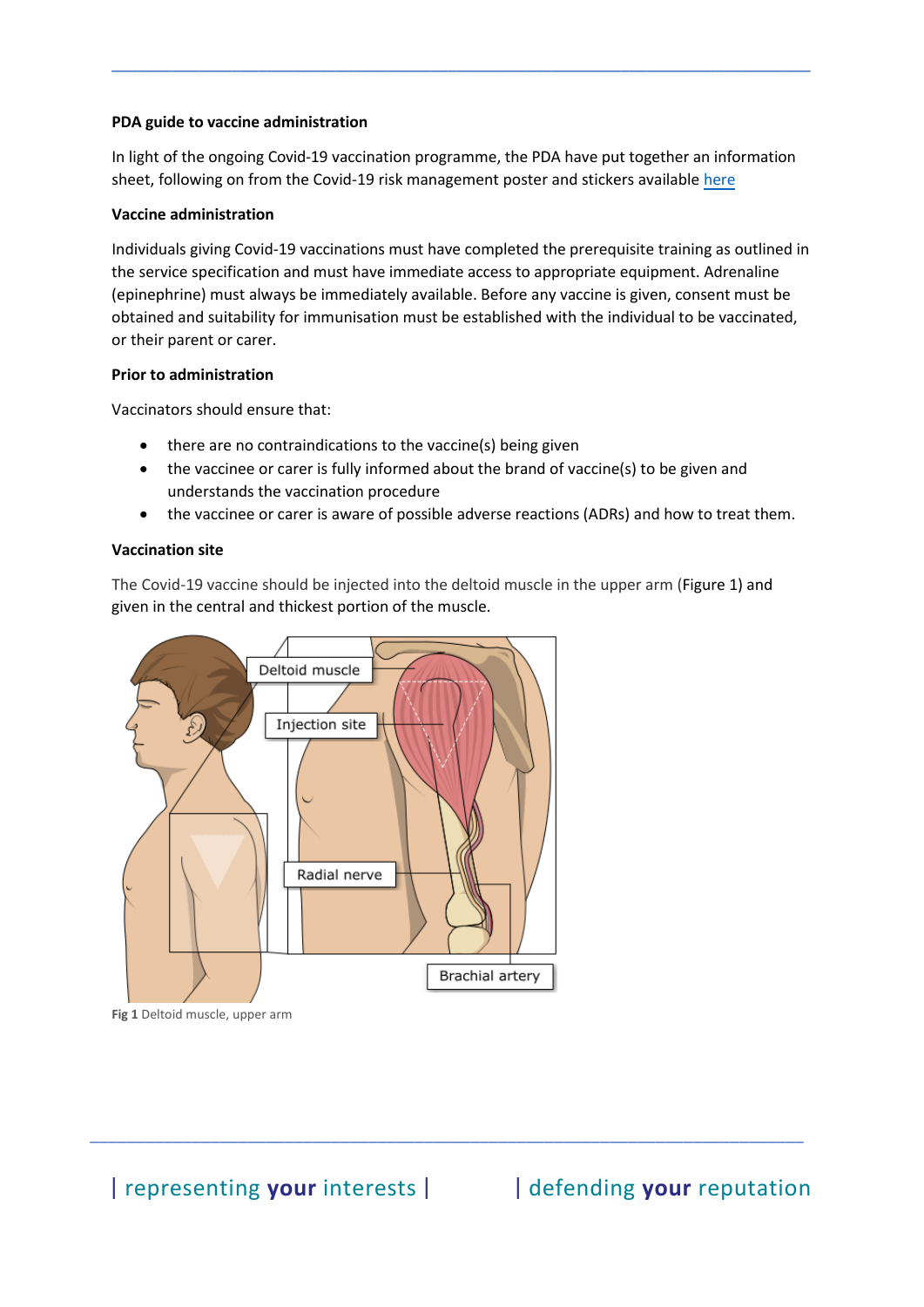It is essential that the correct site and injection technique are used to administer vaccines.

Injecting too high into the upper arm might result in the vaccine being deposited in the shoulder capsule rather than the deltoid muscle. If this happens, inflammation can occur, leading to a shoulder injury or a frozen shoulder. This leads to pain, weakness and a limited range of motion that can last for months.

**\_\_\_\_\_\_\_\_\_\_\_\_\_\_\_\_\_\_\_\_\_\_\_\_\_\_\_\_\_\_\_\_\_\_\_\_\_\_\_\_\_\_\_\_\_\_\_\_\_\_\_\_\_\_\_\_\_\_\_\_\_\_\_\_\_\_\_\_\_\_\_\_\_\_\_\_\_\_\_\_\_**

Injecting too far to the side of the arm or too low on the arm risks injecting into the axillary nerve or the radial nerve. This can cause a burning or shooting pain during the procedure and can lead to nerve damage (neuropathy/paralysis).

To avoid shoulder injury, always assess the limb before administering the vaccine to identify the correct site for injection.

If there is insufficient muscle mass in the area of the deltoid or a particular reason the deltoid muscle is otherwise unsuitable, inject into the vastus lateralis muscle in the anterolateral aspect of the thigh (Fig 2).

| The vastus lateralis site of the thigh,<br>used for an intramuscular injection<br>$\frac{1}{2}$ |
|-------------------------------------------------------------------------------------------------|
| Greater trochanter<br>of femur                                                                  |
| Vastus lateralis<br>(middle third)                                                              |
| Lateral femoral<br>condyle                                                                      |

**Fig 2** Vastus lateralis muscle, thigh

Currently, the Covid-19 vaccines are not recommended for or authorised by the Joint Committee on Vacination and Immunications (JCVI) for most children under 16. Evidence is beng considered on the risk of serious disease in children, the role children play in transmission, and the safety and efficacy of Covid-19 vaccines in this age group.

\_\_\_\_\_\_\_\_\_\_\_\_\_\_\_\_\_\_\_\_\_\_\_\_\_\_\_\_\_\_\_\_\_\_\_\_\_\_\_\_\_\_\_\_\_\_\_\_\_\_\_\_\_\_\_\_\_\_\_\_\_\_\_\_\_\_\_\_\_\_\_\_\_\_\_\_\_

| representing your interests | | | defending your reputation